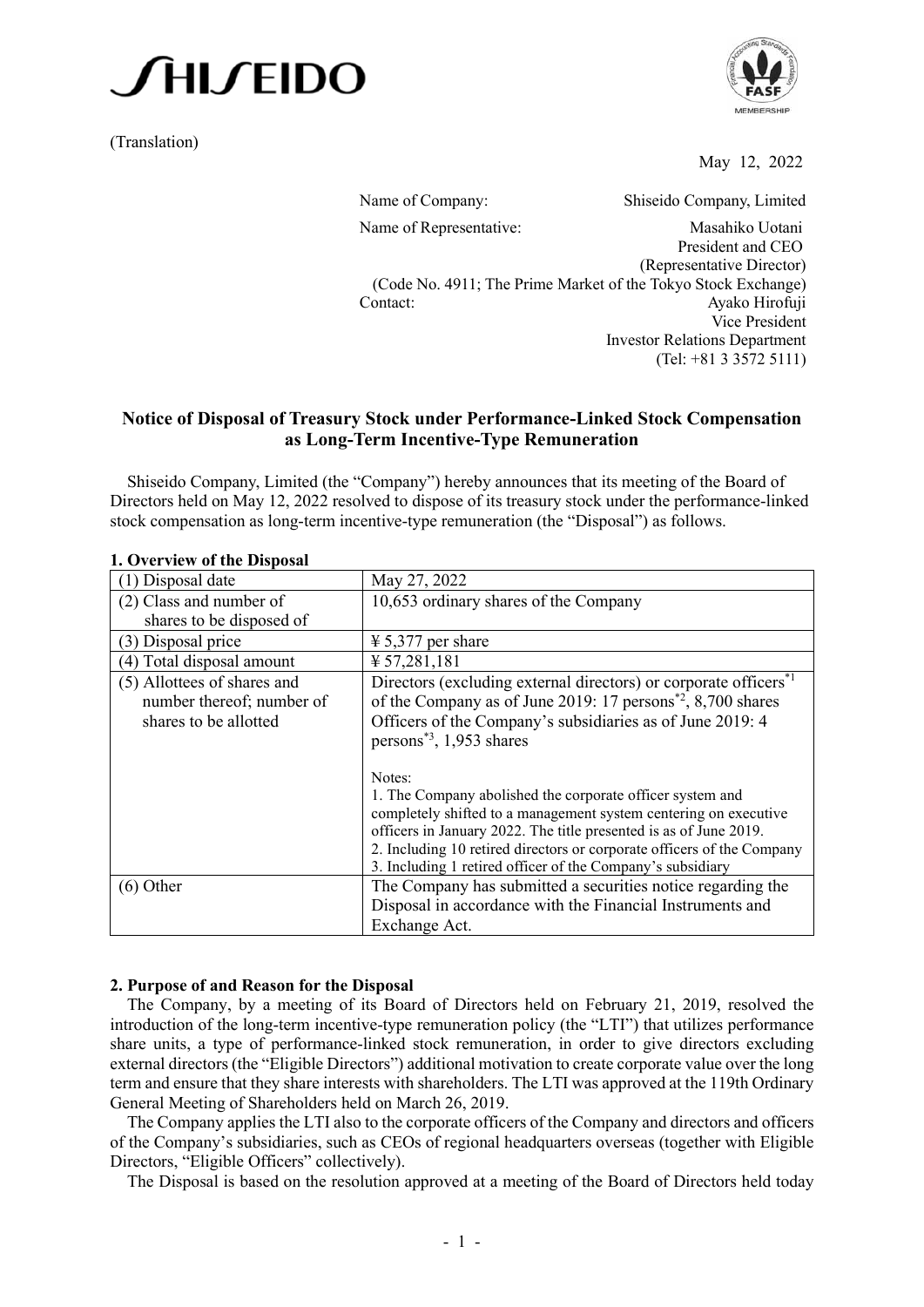# **AILLEIDO**

in order to deliver the Company's ordinary shares to 17 eligible directors or corporate officers of the Company, and four officers of the Company's subsidiaries who were determined eligible for the LTI for the evaluation period covering the three fiscal years from January 1, 2019 to December 31, 2021 (the "Evaluation Period") as of June 2019 in accordance with the level of achievement of performance indicators during the Evaluation Period.

Under the Disposal, the Eligible Officers shall be granted monetary remuneration claims by the Company or its subsidiaries, whereupon they shall receive delivery of ordinary shares of the Company by paying all the monetary remuneration claims using the method of contribution in kind.

For the Disposal, the Board of Directors determined, following deliberation by the Nomination & Remuneration Advisory Committee chaired by an external director, that monetary remuneration claims totaling ¥57,281,181 shall be granted to the Eligible Officers by the Company or its subsidiaries, and they shall receive delivery of a total of 10,653 ordinary shares of the Company by paying all the monetary remuneration claims using the method of contribution in kind. The amount of the monetary remuneration claims is based on the percentage amount of the payment determined in accordance with the level of achievement of performance indicators, etc. during the Evaluation Period.

The Board of Directors has also determined to pay a total of ¥63,617,858 to 19 persons who satisfy certain conditions among the Eligible Officers in accordance with the LTI.

### **3. Details of the LTI**

#### **(1) Overview of the LTI**

Under the LTI, each year, multiple performance indicators will be established in advance, covering an evaluation period of three fiscal years, including the fiscal year that the payment relates to. After the evaluation period has ended, monetary remuneration claims for the delivery of the Company's ordinary shares and cash corresponding to the level of achievement of these performance indicators, etc. will be paid as remuneration, etc. Only ordinary shares of the Company may be delivered to persons residing outside of Japan.

#### **(2) Structure of the LTI and performance indicators during the Evaluation Period**

1) The LTI has a performance-linked portion and a fixed portion.

2) The Board of Directors will determine the performance indicators to be used in the LTI, performance-linked coefficients, and other performance indicators and percentage amount of the payment attributable to the level of achievement, etc. of each performance indicator, etc. required for the specific calculation of the number of shares, etc. to be delivered to each Eligible Officer. An overview of the performance indicators to be used in the calculation of remuneration, etc. for the Evaluation Period is shown in the table below. The targets for the indicators related to economic value, which are consolidated net sales compound average growth rate (CAGR) and consolidated operating profit CAGR, are 8.0% and 15.8%, respectively, and if these targets are achieved, the maximum percentage amount of the payment attributable to each indicator will be applied. In addition, the lower limits for evaluation for the consolidated net sales CAGR and consolidated operating profit CAGR are 5.0% and 10.0%, respectively, and in the event that performance falls below these values, the performance-linked portion for each of these indicators will not be paid. These CAGR indicators are each calculated based on performance in fiscal 2017 as the starting point. In regard to indicators related to social value, the structure of the LTI similarly establishes targets for multiple internal and external environmental, social, and corporate governance (ESG)-related indicators, and the percentage amount of the payment will fluctuate according to the level of achievement of these targets. Although on the one hand it is essential that the Company remains aware of matters related to consolidated return on equity (ROE), on the other hand it is crucial that it does not permit such benchmarks to weigh too heavily on proactive initiatives to resolve issues related to future growth-oriented investments and long-term expansion. As such, upon the deliberation of the Remuneration Advisory Committee (currently, the Nomination & Remuneration Advisory Committee; the same shall apply hereafter), the Company has established certain performance standards (thresholds) in advance, with the evaluation framework designed so that the Remuneration Advisory Committee will consider lowering the percentage amount of the payment attributable to the performance-linked portion in the event that results fall below the thresholds.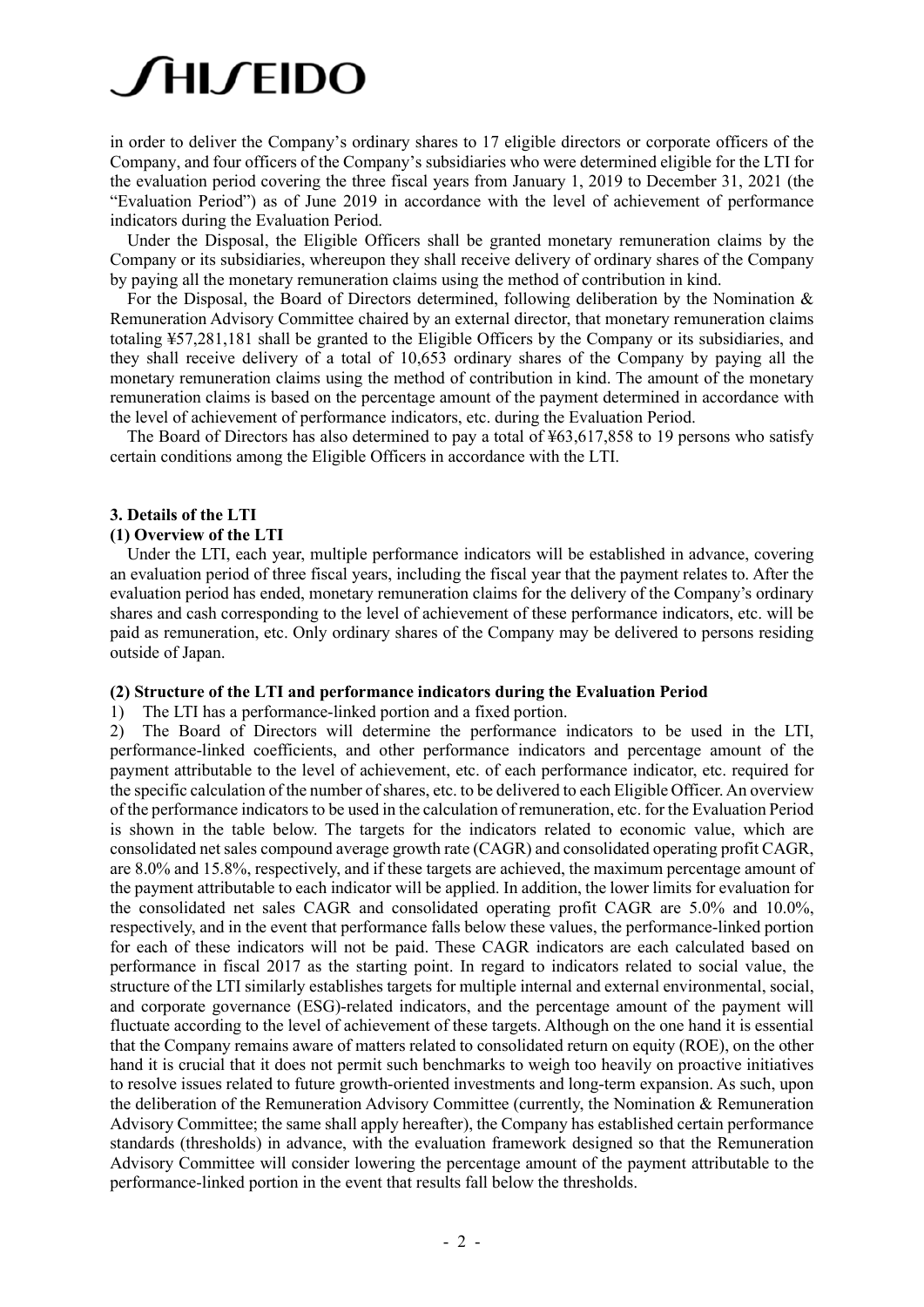# **∕ HI ∕EIDO**

| Evaluation<br>Item             | Performance Indicators                                                                                                    | <b>Evaluation Weight</b>                                                                                                                                                                          |         |  |
|--------------------------------|---------------------------------------------------------------------------------------------------------------------------|---------------------------------------------------------------------------------------------------------------------------------------------------------------------------------------------------|---------|--|
| Economic                       | Consolidated net sales CAGR                                                                                               | 45%                                                                                                                                                                                               |         |  |
| Value<br>Indicators            | Consolidated operating profit CAGR                                                                                        | 45%                                                                                                                                                                                               | $100\%$ |  |
| Social<br>Value<br>Indicators  | Multiple internal and external indicators<br>such as those related to ESG with focus on<br>the area of "empowered beauty" | 10%                                                                                                                                                                                               |         |  |
| Economic<br>Value<br>Indicator | Consolidated ROE                                                                                                          | If this ends up below the threshold, the<br>Remuneration Advisory Committee will<br>consider lowering the percentage amount of<br>the payment attributable to the performance-<br>linked portion. |         |  |

# **Performance indicators of the LTI and weight of the performance indicators**

# **(3) Calculation method for the number of ordinary shares of the Company to be delivered and amount of cash to be paid to Eligible Officers**

The Company will calculate the number of shares of the Company's stock to be delivered to each Eligible Officer based on the formula in the below 1), and will calculate the amount of cash to be paid as tax funds to each Eligible Officer based on the formula in the below 2).

1) Number of ordinary shares of the Company to be delivered to each Eligible Officer\*3

Reference number of share units<sup>\*1</sup> × percentage amount of payment<sup>\*2</sup> × 50%

2) Amount of cash to be paid to each Eligible Officer\*3, \*4

 $\{(Reference number of share units^*1 \times percentage amount of payment^*) - number of ordinary shares\}$ of the Company to be delivered to each Eligible Officer based on the formula in item 1)  $\rightarrow$  share price at time of delivery

Only ordinary shares of the Company shall be delivered to Eligible Officers residing outside of Japan when the share units are granted. The calculation is as follows.

Reference number of share units<sup>\*1</sup>  $\times$  percentage amount of payment<sup>\*2</sup>

Notes:

- 1. For each fiscal year during the evaluation period, the Company will grant to each Eligible Officer, as the reference number of share units, a number of share units obtained by dividing the reference amount determined by the Board of Directors in accordance with each Eligible Officer's role grade by an amount determined by the Board of Directors within a range that is not especially advantageous for each Eligible Officer, based on the closing price of the Company's ordinary shares on the Tokyo Stock Exchange on the trading day preceding the date of the resolution by the Board of Directors to grant share units (if there are no trades on this date, the closing price on the most recent preceding trading day). Fractions of less than one unit arising as a result shall be rounded down.
- 2. The percentage amount of payment will fluctuate within a certain predetermined range via a method determined by the Board of Directors of the Company, in accordance with the level of achievement of each performance indicator.
- 3. In the event that the maximum number of shares to be delivered (20,500 shares) or the maximum payment amount will be exceeded by delivering the number of ordinary shares of the Company or paying the amount of cash calculated with the above formula, the Company will reduce the number of shares and amount of cash to be delivered or paid to each Eligible Officer through proportional distribution or other reasonable method determined by the Board of Directors, such that the maximum number of shares to be delivered and the maximum payment amount are not exceeded.
- 4. Any fractions of less than one yen arising as a result of the above calculation will be rounded down.

### **(4) Conditions for payment of remuneration, etc. based on the LTI**

The Company will pay remuneration, etc. based on the LTI to Eligible Officers who fulfill the following conditions at the end of the evaluation period. Delivery of the Company's ordinary shares shall be conducted by issuing shares or disposing of treasury stock, and the Board of Directors shall determine the Eligible Officers to whom the Company's ordinary shares will be delivered and matters